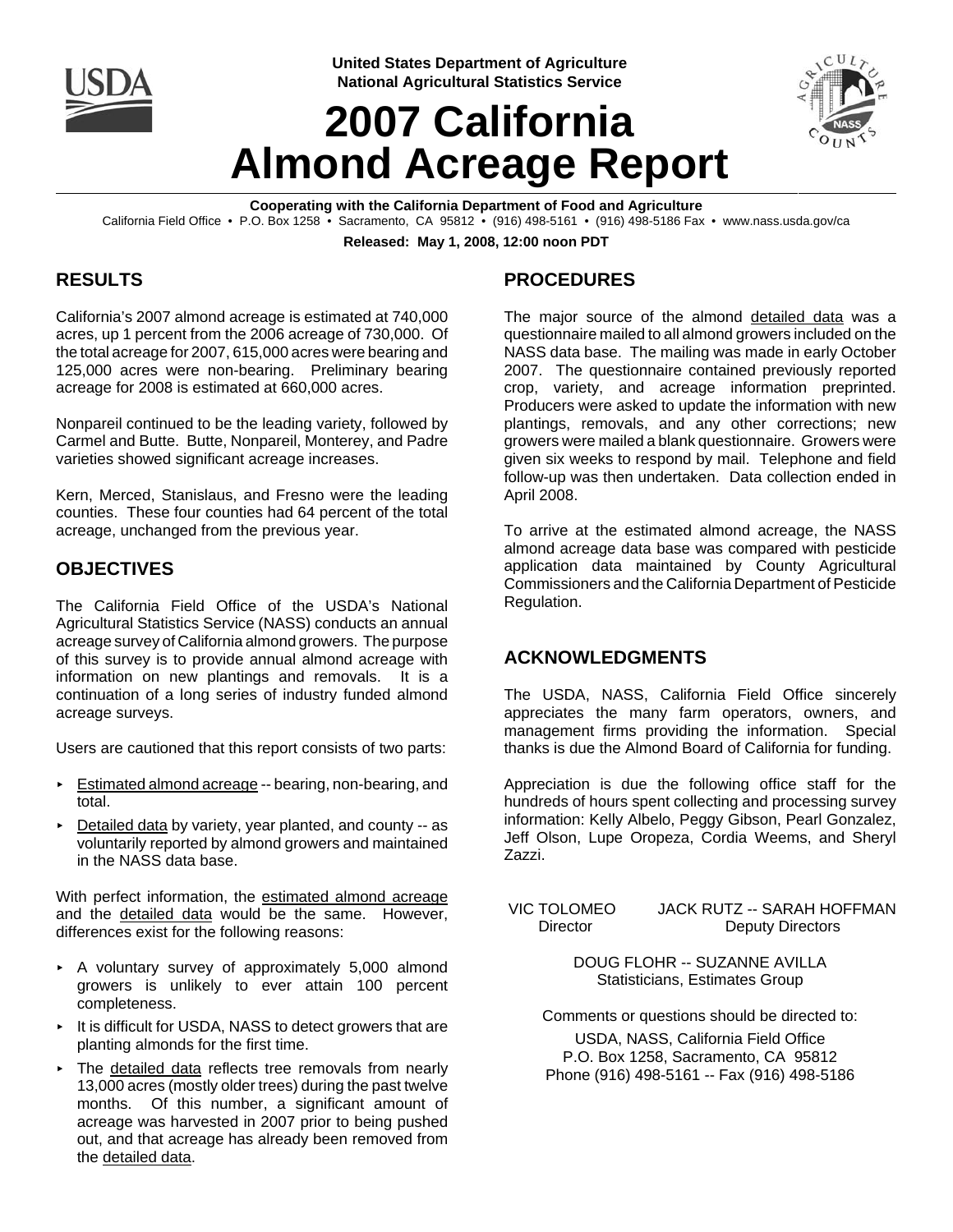| County             | 1978 &<br>Earlier        | 1979        | 1980           | 1981        | 1982        | 1983        | 1984        | 1985        | 1986        | 1987        | 1988        | 1989        | 1990           | 1991        | 1992           | 1993        |
|--------------------|--------------------------|-------------|----------------|-------------|-------------|-------------|-------------|-------------|-------------|-------------|-------------|-------------|----------------|-------------|----------------|-------------|
| <b>Butte</b>       | 4,257                    | 671         | 912            | 1,179       | 1,125       | 657         | 465         | 759         | 439         | 263         | 720         | 512         | 1,524          | 596         | 1,386          | 715         |
| Colusa             | 1,160                    | 31          | 1,220          | 1,323       | 706         | 93          | 272         | 315         | 129         | 295         | 405         | 1,173       | 1,100          | 172         | 129            | 485         |
| Contra Costa       | 5                        | 0           | 0              | 0           | 0           | 0           | 0           | 0           | 0           | $\mathbf 0$ | 0           | 0           | $\Omega$       | 0           | $\mathbf 0$    | 0           |
| El Dorado          | $\mathbf 0$              | $\mathbf 0$ | $\mathbf 0$    | $\mathbf 0$ | $\Omega$    | $\mathbf 0$ | 0           | $\mathbf 0$ | $\mathbf 0$ | $\mathbf 0$ | $\mathbf 0$ | $\mathbf 0$ | $\Omega$       | $\mathbf 0$ | $\mathbf 0$    | $\mathbf 0$ |
| Fresno             | 1,749                    | 539         | 1,632          | 2,627       | 1,018       | 385         | 503         | 775         | 983         | 1,568       | 2,239       | 2,008       | 5,904          | 932         | 1,332          | 2,437       |
| Glenn              | 1,267                    | 495         | 595            | 712         | 345         | 142         | 213         | 191         | 53          | 177         | 1,174       | 1,028       | 669            | 370         | 312            | 646         |
| Kern               | 903                      | 265         | 713            | 2,029       | 1,164       | 226         | 624         | 289         | 553         | 629         | 1,808       | 3,701       | 2,908          | 1,487       | 1,036          | 5,414       |
| Kings              | 19                       | $\mathbf 0$ | $\mathbf 0$    | 25          | 5           | 0           | $\Omega$    | $\Omega$    | 93          | 19          | 4           | 28          | 0              | 476         | 0              | 111         |
| Los Angeles        | 3                        | $\mathbf 0$ | $\mathbf 0$    | 0           | $\Omega$    | $\Omega$    | $\Omega$    | $\Omega$    | $\mathbf 0$ | 0           | $\mathbf 0$ | 0           | $\Omega$       | 0           | $\mathbf 0$    | 0           |
| Madera             | 2,587                    | 1,131       | 1,442          | 1,526       | 2,481       | 451         | 937         | 1,156       | 889         | 1,139       | 1,403       | 1,866       | 2,001          | 1,634       | 862            | 1,359       |
| Mendocino          | 0                        | 0           | $\mathbf 0$    | 0           | 0           | 0           | 0           | $\mathbf 0$ | 0           | 0           | 0           | 0           | 0              | 0           | $\mathbf 0$    | 0           |
| Merced             | 7,442                    | 2,521       | 3,788          | 2,397       | 2,754       | 1,188       | 1,526       | 1,573       | 728         | 1,624       | 2,384       | 2,805       | 3,254          | 2,522       | 2,597          | 2,262       |
| Monterey           | 0                        | $\mathbf 0$ | $\mathbf 0$    | $\mathbf 0$ | $\mathbf 0$ | $\mathbf 0$ | 0           | $\Omega$    | $\mathbf 0$ | $\mathbf 0$ | $\Omega$    | $\mathbf 0$ | 0              | $\mathbf 0$ | $\mathbf 0$    | 0           |
| Napa               | 0                        | $\mathbf 0$ | $\mathbf 0$    | 0           | $\Omega$    | $\Omega$    | 0           | $\Omega$    | $\Omega$    | $\Omega$    | $\Omega$    | $\Omega$    | $\Omega$       | $\Omega$    | $\Omega$       | $\Omega$    |
| Placer             | 11                       | $\Omega$    | $\mathbf 0$    | $\Omega$    | $\Omega$    | $\Omega$    | 0           | $\Omega$    | $\Omega$    | $\Omega$    | $\Omega$    | $\Omega$    | $\Omega$       | $\Omega$    | $\mathbf 0$    | $\Omega$    |
| Riverside          | $\mathbf 0$              | $\mathbf 0$ | $\overline{0}$ | 0           | $\Omega$    | $\Omega$    | 0           | $\Omega$    | $\mathbf 0$ | $\Omega$    | $\Omega$    |             | 0              | $\Omega$    | $\Omega$       |             |
| Sacramento         | $\overline{c}$           | $\Omega$    | $\mathbf 0$    | $\mathbf 0$ | $\Omega$    | $\Omega$    | $\Omega$    | $\Omega$    | 89          | $\Omega$    | 10          | $\Omega$    | $\Omega$       | $\Omega$    | $\Omega$       | $\Omega$    |
| San Benito         | $\overline{\phantom{a}}$ | $\mathbf 0$ | $\mathbf 0$    | $\Omega$    | $\Omega$    | $\mathbf 0$ | $\mathbf 0$ | $\mathbf 0$ | $\mathbf 0$ | $\Omega$    | $\mathbf 0$ | $\Omega$    | $\Omega$       | $\mathbf 0$ | $\mathbf 0$    | $\mathbf 0$ |
| San Joaquin        | 3,418                    | 583         | 1,014          | 1,194       | 738         | 498         | 425         | 636         | 496         | 831         | 894         | 917         | 1,172          | 448         | 1,125          | 1,293       |
| San Luis Obispo    | 706                      | $\mathbf 0$ | $\mathbf 0$    | 0           | $\mathbf 0$ | 9           | $\Omega$    | 12          | $\mathbf 0$ | $\mathbf 0$ | 3           | $\mathbf 0$ | $\overline{2}$ | $\mathbf 0$ | $\mathbf 0$    | 0           |
| Santa Clara        | 0                        | 0           | $\mathbf 0$    | 0           | $\Omega$    | $\Omega$    | 0           | $\Omega$    | $\Omega$    | $\Omega$    | $\Omega$    | $\Omega$    | $\Omega$       | $\Omega$    | $\Omega$       | $\Omega$    |
| Solano             | 174                      | $\mathbf 0$ | 11             | $\mathbf 0$ | 79          | $\mathbf 0$ | 6           | 14          | $\Omega$    | 5           | 40          | $\Omega$    | 9              | $\Omega$    | $\Omega$       |             |
| Sonoma             | 0                        | $\mathbf 0$ | $\mathbf 0$    | 0           | $\Omega$    | $\mathbf 0$ | 0           | $\Omega$    | $\mathbf 0$ | $\mathbf 0$ | $\mathbf 0$ | $\mathbf 0$ | $\Omega$       | $\mathbf 0$ | $\Omega$       | $\Omega$    |
| Stanislaus         | 5,167                    | 2,288       | 2,493          | 2,625       | 2,584       | 961         | 1,261       | 1,652       | 1,034       | 1,767       | 2,511       | 1,593       | 2,283          | 2,438       | 2,922          | 2,645       |
| Sutter             | 478                      | 104         | 56             | 45          | 28          | 31          | 70          | 80          | 137         | 59          | 41          | 109         | 251            | 96          | 37             | 128         |
| Tehama             | 466                      | $\mathbf 0$ | 284            | 225         | 623         | 46          | 83          | 87          | 134         | 356         | 326         | 50          | 63             | 195         | $\overline{7}$ | 246         |
| Tulare             | 302                      | 264         | 302            | 579         | 221         | 296         | 213         | 16          | $\mathbf 0$ | 43          | 493         | 157         | 145            | 376         | 829            | 643         |
| Yolo               | 945                      | 29          | 90             | 102         | 457         | 470         | 26          | 30          | 23          | 81          | 221         | 90          | 34             | 35          | 55             | 119         |
| Yuba               | 128                      | 11          | 59             | 50          | 3           | 13          | -1          | $\Omega$    | $\Omega$    | -1          | 8           |             | 0              | 54          | 3              | 0           |
| <b>State Total</b> | 31,189                   | 8,933       | 14,610         | 16,636      | 14,331      | 5,466       | 6,627       | 7,584       | 5,780       | 8,856       | 14,682      | 16,041      | 21,319         | 11,831      | 12,631         | 18,501      |

**2007 ALMOND ACREAGE BY COUNTY, BY YEAR PLANTED a/**

 $\frac{1}{2}$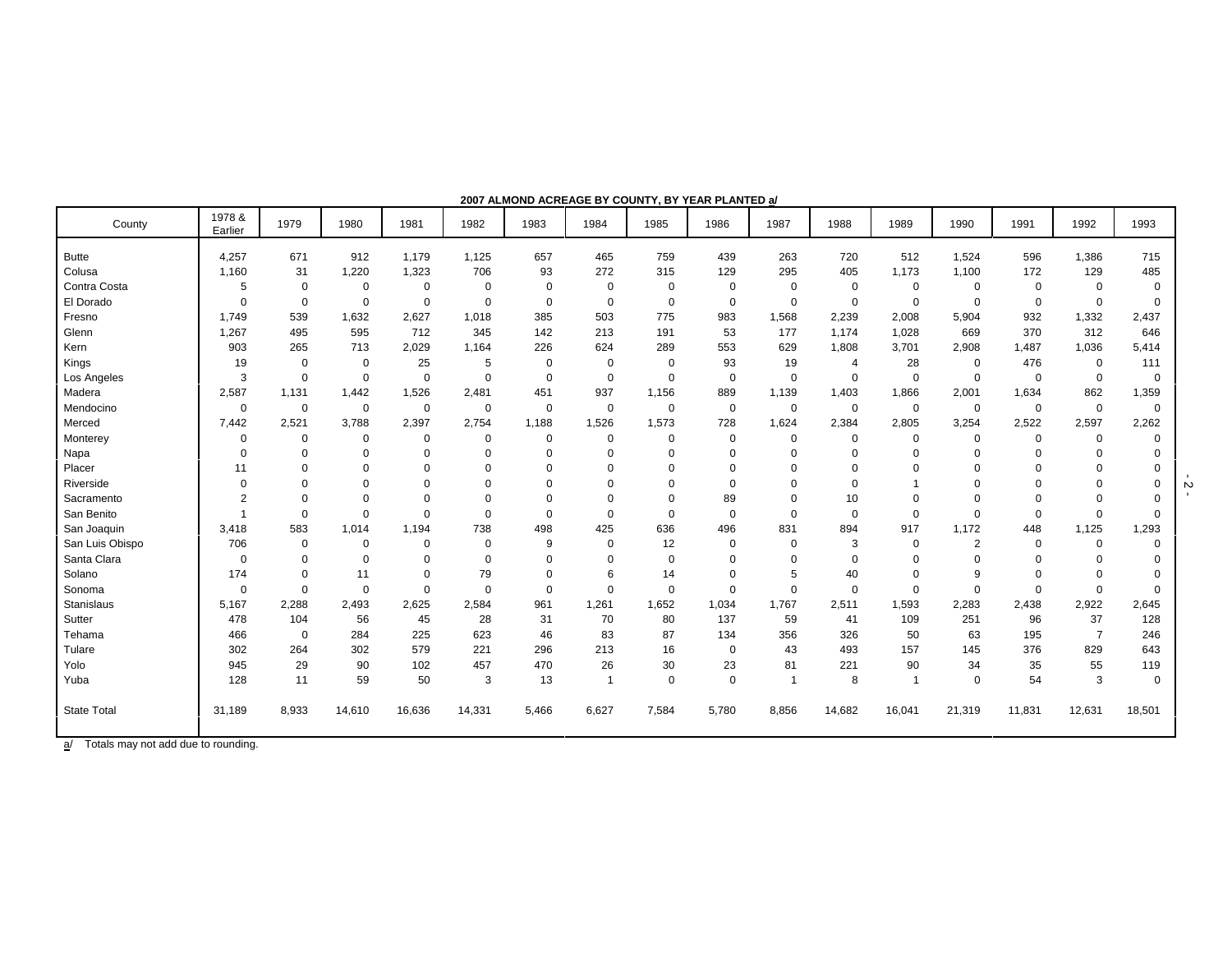|                    |             |             |             |             |                |             |             |             |             |             | (vvinninuvu) u |              |              |          |              | Acres Standing in 2007 b/ |                |
|--------------------|-------------|-------------|-------------|-------------|----------------|-------------|-------------|-------------|-------------|-------------|----------------|--------------|--------------|----------|--------------|---------------------------|----------------|
| County             | 1994        | 1995        | 1996        | 1997        | 1998           | 1999        | 2000        | 2001        | 2002        | 2003        | 2004           | 2005         | 2006         | 2007     | Bearing      | Non-<br>Bearing           | Total          |
| <b>Butte</b>       | 1,552       | 2,392       | 3,520       | 1,956       | 1,729          | 1,258       | 1.686       | 893         | 682         | 782         | 1.226          | 757          | 1,208        | 299      | 33.856       | 2,264                     | 36.119         |
| Colusa             | 1.770       | 1,083       | 704         | 1,296       | 2,586          | 1,482       | 1,183       | 1,578       | 809         | 922         | 1,382          | 2.159        | 1,130        | 329      | 23,803       | 3,618                     | 27,421         |
| Contra Costa       | $\mathbf 0$ | $\mathbf 0$ | 0           | $\mathbf 0$ | $\mathbf 0$    | 3           |             | $\mathbf 0$ | $\mathbf 0$ | $\mathbf 0$ | $\mathbf 0$    | $\bf{0}$     | $\mathbf 0$  | $\bf{0}$ | 8            | $\mathbf 0$               | 8              |
| El Dorado          | $\mathbf 0$ | $\mathbf 0$ | $\mathbf 0$ | $\mathbf 0$ | $\mathbf 0$    | $\Omega$    | $\mathbf 0$ | $\mathbf 0$ | $\mathbf 0$ | $\mathbf 0$ | $\mathbf 0$    | $\mathbf{0}$ | $\mathbf 0$  | $\bf{0}$ | $\Omega$     | $\bf{0}$                  | $\Omega$       |
| Fresno             | 3,504       | 4,982       | 3,984       | 5.466       | 4,578          | 5.182       | 3.932       | 3.940       | 3,506       | 3.886       | 5,925          | 5,813        | 5,451        | 2,629    | 75,514       | 13,893                    | 89,407         |
| Glenn              | 2.604       | 2,992       | 1,820       | 951         | 3.140          | 2.647       | 1.685       | 1,307       | 822         | 893         | 1,693          | 651          | 956          | 413      | 28,944       | 2,020                     | 30,964         |
| Kern               | 5,798       | 7,106       | 8,233       | 10,476      | 16,121         | 10,091      | 4,024       | 1,524       | 1,549       | 1,635       | 10,049         | 19,670       | 13,182       | 1,528    | 100,353      | 34,380                    | 134,733        |
| Kings              | 85          | 154         | 36          | 101         | 1,267          | 44          | 204         | 668         | 36          | 18          | 259            | 226          | 209          | 160      | 3,652        | 594                       | 4,246          |
| Los Angeles        | $\mathbf 0$ | $\mathbf 0$ | 0           | 0           | $\mathbf 0$    | $\mathbf 0$ | $\mathbf 0$ | $\mathbf 0$ | $\mathbf 0$ | 0           | $\mathbf 0$    | $\bf{0}$     | $\mathbf 0$  | $\bf{0}$ | 3            | $\mathbf 0$               | 3              |
| Madera             | 3,129       | 2,652       | 3,074       | 3,698       | 2,978          | 1,433       | 1,214       | 1.866       | 1,323       | 2,365       | 3,393          | 3.037        | 3,600        | 3,341    | 49,989       | 9,978                     | 59,967         |
| Mendocino          | 0           | $\mathbf 0$ | 0           | 0           | 0              | $\mathbf 0$ | 0           | 0           | $\mathbf 0$ | 0           | 0              | $\bf{0}$     | $\mathbf 0$  | $\bf{0}$ | $\Omega$     | $\mathbf 0$               | $\Omega$       |
| Merced             | 4,505       | 5,247       | 4,001       | 6,452       | 5,226          | 3,898       | 3,377       | 2,682       | 2,673       | 2,457       | 4,134          | 5,098        | 2,597        | 2,041    | 86,015       | 9,736                     | 95,751         |
| Monterey           | $\mathbf 0$ | 0           | 0           | 0           | 0              | $\Omega$    | 0           | 0           | 0           | 0           | 0              | $\bf{0}$     | $\mathbf 0$  | $\bf{0}$ | -1           | $\bf{0}$                  |                |
| Napa               | $\Omega$    | $\Omega$    | $\Omega$    | $\Omega$    | $\Omega$       | $\Omega$    | $\Omega$    | $\Omega$    | $\Omega$    | $\mathbf 0$ | $\mathbf 0$    | $\Omega$     | $\Omega$     | $\Omega$ | $\Omega$     | $\Omega$                  | $\mathbf 0$    |
| Placer             | $\Omega$    | $\Omega$    | $\Omega$    | $\Omega$    | $\overline{7}$ | $\Omega$    | $\Omega$    | $\Omega$    | $\mathbf 0$ | $\mathbf 0$ | 0              | $\Omega$     | $\Omega$     | $\bf{0}$ | 18           | $\Omega$                  | 18             |
| Riverside          | $\Omega$    | $\Omega$    | $\Omega$    | $\Omega$    | $\Omega$       | $\Omega$    | $\Omega$    | $\Omega$    | $\Omega$    | $\Omega$    | $\mathbf 0$    | $\Omega$     |              | $\Omega$ | $\mathbf 1$  | 1                         | $\overline{2}$ |
| Sacramento         | $\Omega$    | $\Omega$    | $\Omega$    | $\Omega$    | $\Omega$       | $\Omega$    | $\Omega$    | $\Omega$    | $\Omega$    | $\Omega$    | 0              | $\Omega$     | $\Omega$     | $\bf{0}$ | 100          | $\Omega$                  | 100            |
| San Benito         | $\mathbf 0$ | $\Omega$    | $\Omega$    | $\Omega$    | $\Omega$       | $\Omega$    | $\Omega$    | $\Omega$    | $\mathbf 0$ | $\Omega$    | 0              | $\Omega$     | $\bf{0}$     | $\bf{0}$ | $\mathbf{1}$ | $\bf{0}$                  | $\overline{1}$ |
| San Joaquin        | 1,339       | 1,631       | 1,787       | 1,122       | 1,755          | 1,769       | 1,466       | 1,166       | 1,130       | 1.144       | 1,559          | 1,299        | 800          | 773      | 31,550       | 2,873                     | 34,422         |
| San Luis Obisp     | 0           | $\mathbf 0$ | 0           | 0           | 0              | $\mathbf 0$ | $\mathbf 0$ | $\Omega$    | $\mathbf 0$ | 0           | 5              | $\bf{0}$     | $\mathbf 0$  | $\bf{0}$ | 738          | $\bf{0}$                  | 738            |
| Santa Clara        | $\Omega$    | $\mathbf 0$ | 0           | 0           | $\mathbf 0$    | $\Omega$    | $\Omega$    | $\Omega$    | $\mathbf 0$ | $\Omega$    | $\mathbf 0$    | $\bf{0}$     | $\bf{0}$     | $\bf{0}$ | $\mathbf{1}$ | $\bf{0}$                  | -1             |
| Solano             | 45          | 195         | 115         | 110         | 195            | 173         | 94          | 31          | 44          | 5           | 40             | 99           | 33           | $\bf{0}$ | 1,383        | 132                       | 1,515          |
| Sonoma             | $\mathbf 0$ | $\mathbf 0$ | $\mathbf 0$ | $\mathbf 0$ | $\mathbf 0$    | $\mathbf 0$ | $\mathbf 0$ | $\mathbf 0$ | $\Omega$    | $\mathbf 0$ | $\mathbf 0$    | $\bf{0}$     | $\mathbf{0}$ | $\bf{0}$ | $\Omega$     | $\mathbf{0}$              | $\Omega$       |
| Stanislaus         | 4,656       | 5,051       | 4,159       | 4,616       | 5,868          | 4,113       | 3,152       | 2,739       | 2,217       | 2,172       | 4,058          | 7,816        | 3,760        | 1,838    | 79,026       | 13,414                    | 92,439         |
| Sutter             | 109         | 152         | 145         | 359         | 457            | 217         | 118         | 99          | 67          | 73          | 184            | 319          | 277          | 92       | 3,727        | 688                       | 4,415          |
| Tehama             | 296         | 304         | 523         | 209         | 548            | 469         | 286         | 203         | 378         | 429         | 314            | 169          | 139          | 123      | 7,148        | 432                       | 7,580          |
| Tulare             | 896         | 840         | 1,181       | 1,053       | 540            | 723         | 575         | 381         | 272         | 695         | 964            | 2.049        | 1,841        | 626      | 12,998       | 4,516                     | 17,513         |
| Yolo               | 62          | 268         | 584         | 358         | 137            | 174         | 204         | 272         | 263         | 161         | 1.034          | 119          | 249          | 190      | 6,324        | 558                       | 6,882          |
| Yuba               | 56          | $\mathbf 0$ | 167         | $\mathbf 0$ | 83             | 93          | $\mathbf 0$ | $\mathbf 0$ | 86          | $\mathbf 0$ | $\overline{2}$ | $\bf{0}$     | 55           | $\bf{0}$ | 818          | 55                        | 873            |
|                    |             |             |             |             |                |             |             |             |             |             |                |              |              |          |              |                           |                |
| <b>State Total</b> | 30,407      | 35,049      | 34,031      | 38,225      | 47,215         | 33,767      | 23,200      | 19,348      | 15,857      | 17,639      | 36,220         | 49.281       | 35,486       | 14,381   | 545.970      | 99.147                    | 645,118        |
|                    |             |             |             |             |                |             |             |             |             |             |                |              |              |          |              |                           |                |

**2007 ALMOND ACREAGE BY COUNTY, BY YEAR PLANTED (Continued) a/**

b/ Shaded/bold area represents non-bearing years, 2005-2007.

- 3 -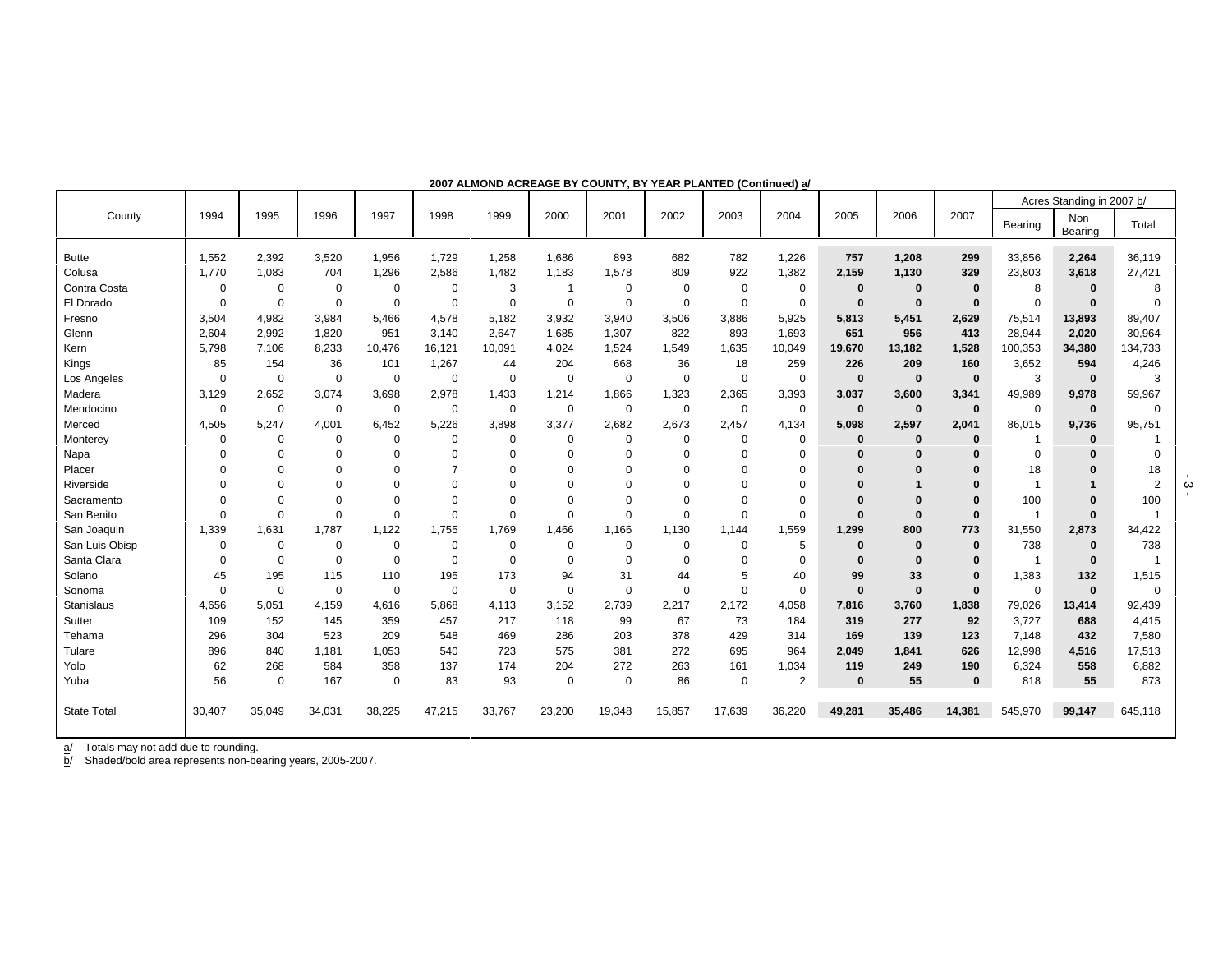|                      |                       |                |             |             | ,,,,,,,,,,, |             |                          |                |                |             |                |                |                |                |             |          |
|----------------------|-----------------------|----------------|-------------|-------------|-------------|-------------|--------------------------|----------------|----------------|-------------|----------------|----------------|----------------|----------------|-------------|----------|
| Variety              | 1978 &<br>Earlier     | 1979           | 1980        | 1981        | 1982        | 1983        | 1984                     | 1985           | 1986           | 1987        | 1988           | 1989           | 1990           | 1991           | 1992        | 1993     |
| Aldrich              | 15                    | 0              | $\mathbf 0$ | 0           | -1          | 6           | 6                        | $\overline{7}$ | 16             | 14          | 5              | 44             | 39             | 78             | 129         | 279      |
| <b>Butte</b>         | 312                   | 155            | 347         | 403         | 657         | 244         | 268                      | 272            | 238            | 657         | 1,183          | 1,329          | 2,397          | 1,911          | 1,646       | 2,636    |
| Carmel               | 4,183                 | 2,345          | 3,608       | 4,702       | 4,137       | 1,572       | 1,915                    | 2,099          | 1,806          | 2,518       | 3,862          | 3,712          | 4,968          | 2,520          | 2,407       | 3,058    |
| Carrions             | $\overline{4}$        |                | 81          | 49          | 8           | 9           | -7                       | 4              | 0              | 14          | 17             | 58             | 21             | 8              | 30          |          |
| <b>Drake</b>         | 161                   | $\mathbf 0$    | $\mathbf 0$ | $\mathbf 0$ | $\mathbf 0$ | $\mathbf 0$ | $\mathbf 0$              | $\Omega$       | $\overline{7}$ | $\mathbf 0$ | $\overline{2}$ | $\mathbf 0$    | 17             | $\overline{2}$ | $\mathbf 0$ |          |
| <b>Early Mission</b> | 46                    | $\Omega$       | $\Omega$    | $\mathbf 0$ | $\Omega$    | $\mathbf 0$ | $\mathbf 0$              | $\Omega$       | $\mathbf 0$    | $\Omega$    | 12             | 5              | 9              | $\Omega$       | $\Omega$    |          |
| Fritz                | 354                   | 47             | 164         | 158         | 301         | 97          | 137                      | 465            | 249            | 357         | 437            | 886            | 656            | 323            | 289         | 808      |
| Harvey               | 234                   | 45             | 22          | 35          | $\mathbf 0$ | $\mathbf 0$ | $\overline{\mathcal{A}}$ | 8              | $\mathbf 0$    | 0           | $\mathbf 0$    | 5              | 5              |                | $\Omega$    |          |
| Hashem               | $\mathbf 0$           | $\Omega$       | 88          | $\mathbf 0$ | 137         | $\Omega$    | $\Omega$                 | 52             | 40             | $\mathbf 0$ | $\Omega$       | 17             | 18             | $\Omega$       | $\Omega$    |          |
| <b>Jeffries</b>      | 22                    | 39             | 20          | 17          | $\mathbf 0$ | $\Omega$    | $\Omega$                 | $\mathbf 0$    | $\mathbf 0$    | 33          | $\Omega$       | $\Omega$       | $\Omega$       | $\Omega$       | $\Omega$    |          |
| Kapareil             | 32                    | $\mathbf 0$    | 77          |             | 4           | $\mathbf 0$ | 8                        | 3              | 0              | $\mathbf 0$ | $\Omega$       | O              |                | 55             | $\Omega$    | 61       |
| Le Grand             | 69                    | 51             | 27          | 61          | 36          | 21          | $\Omega$                 | 35             | 0              | 8           | $\Omega$       | $\Omega$       | $\Omega$       | 8              | $\Omega$    |          |
| Livingston           | 22                    | 14             | 29          | 6           | $\mathbf 0$ | $\mathbf 0$ | $\Omega$                 | $\Omega$       | 0              | 10          | 64             | 25             | 73             | 95             | 21          | 18       |
| Merced               | 652                   | 89             | 18          | 8           | 3           | 6           | $\overline{4}$           | $\Omega$       |                | 10          | 6              | $\overline{4}$ | 3              |                |             | 20       |
| Mono                 | 55                    | 34             | 121         | 24          | 58          | 26          | 164                      | 18             | 26             | 23          | 5              | 20             | 8              | 32             | $\Omega$    | $\Omega$ |
| Monterey             | 84                    | 195            | 576         | 495         | 766         | 316         | 112                      | 145            | 34             | 388         | 570            | 449            | 1,056          | 374            | 520         | 772      |
| Morley               | $\mathbf 0$           | $\overline{1}$ | $\mathbf 0$ | 5           | $\mathbf 0$ | $\mathbf 0$ | $\mathbf 0$              | $\mathbf 0$    |                | $\mathbf 0$ | $\mathbf 0$    | $\mathbf 0$    | $\mathbf 0$    | 61             | 20          | 16       |
| $N-43$               | $\Omega$              | 3              | 88          | $\mathbf 0$ | 30          | $\mathbf 0$ | $\mathbf 0$              | $\mathbf 0$    | 0              | $\Omega$    | $\Omega$       | $\Omega$       | $\Omega$       | $\Omega$       | $\Omega$    | $\Omega$ |
| Ne Plus Ultra        | 1,507                 | 222            | 255         | 171         | 199         | 61          | 34                       | 45             | $\overline{4}$ | 46          | 91             | 32             | 105            | 23             | 53          | 36       |
| Nonpareil            | 16,297                | 4,196          | 5,864       | 7,010       | 5,068       | 1,991       | 2,595                    | 3,194          | 2,358          | 3,272       | 5,467          | 6,166          | 7,595          | 4,026          | 4,626       | 6,907    |
| Norman               | 34                    | 2              | 2           | 8           | 0           | $\mathbf 0$ | 5                        | $\mathbf 0$    | $\mathbf 0$    | 25          | $\mathbf 0$    | 11             | $\mathbf 0$    | $\mathbf 0$    | $\mathbf 0$ | 8        |
| Padre                | 62                    | 5              | $\Omega$    | 21          | 20          | 10          | 3                        | 15             | 54             | 224         | 253            | 561            | 1,165          | 998            | 712         | 1,051    |
| Peerless             | 1,078                 | 249            | 487         | 807         | 387         | 125         | 218                      | 305            | 173            | 112         | 289            | 187            | 239            | 66             | 151         | 134      |
| <b>Price Cluster</b> | 1,639                 | 647            | 1,302       | 1,609       | 1,313       | 346         | 550                      | 541            | 396            | 413         | 777            | 859            | 932            | 359            | 586         | 555      |
| Ruby                 | 135                   | 66             | 346         | 203         | 344         | 143         | 237                      | 73             | 92             | 167         | 452            | 169            | 195            | 100            | 126         | 99       |
| Sauret #1            | 5                     | 63             | 20          | 36          | 20          | 6           | 0                        | $\Omega$       | 0              | $\mathbf 1$ | $\overline{2}$ | $\Omega$       | $\overline{2}$ |                | $\Omega$    |          |
| Sauret #2            | 9                     | 60             | 51          | 15          | $\Omega$    | $\Omega$    | 3                        | $\Omega$       | $\mathbf 0$    | $\mathbf 0$ | $\Omega$       | $\Omega$       | $\overline{2}$ |                | $\Omega$    |          |
| Savana               | $\mathbf 0$           | $\overline{2}$ | $\mathbf 0$ | 5           | $\mathbf 0$ | $\Omega$    | $\Omega$                 | $\mathbf 0$    | 3              | $\mathbf 0$ | $\mathbf 0$    | $\mathbf 0$    | $\mathbf 0$    | 61             | 20          | 16       |
| Sonora               | 31                    | $\mathbf 0$    | $\Omega$    | 14          | $\mathbf 0$ | $\mathbf 0$ | $\Omega$                 | 48             | 26             | 59          | 262            | 775            | 673            | 220            | 574         | 990      |
| Texas/Mission        | 2,920                 | 293            | 719         | 630         | 703         | 365         | 329                      | 212            | 218            | 341         | 795            | 453            | 522            | 378            | 332         | 699      |
| Thompson             | 846                   | 34             | 28          | 55          | 70          | 80          | 6                        | 23             | 8              | 43          | 20             | 12             | 14             | 0              | $\mathbf 0$ |          |
| Tokoyo               | 38                    | $\Omega$       | 82          | 28          | 40          | $\mathbf 0$ | 3                        | $\mathbf 0$    | $\mathbf 0$    | 21          | 6              | 27             | $\mathbf 0$    | $\mathbf 0$    | $\mathbf 0$ |          |
| Wood Colony          | $\boldsymbol{\Delta}$ | $\Omega$       | 20          | 3           | $\mathbf 0$ | $\mathbf 0$ | $\overline{2}$           | $\overline{2}$ | 15             | 15          | 78             | 168            | 409            | 74             | 303         | 270      |
| Yosemite             | 30                    | 32             | 80          | 29          | 20          | 11          | 0                        | 0              | $\mathbf 0$    | 0           | $\mathbf 0$    | 0              | $\mathbf 0$    | $\mathbf 0$    | $\mathbf 0$ | $\Omega$ |
| All Others           | 312                   | 37             | 90          | 29          | 13          | 32          | 19                       | 21             | 16             | 87          | 27             | 67             | 200            | 58             | 85          | 61       |
| <b>State Total</b>   | 31,189                | 8,933          | 14,610      | 16,636      | 14,331      | 5,466       | 6,627                    | 7,584          | 5,780          | 8,856       | 14,682         | 16,041         | 21,319         | 11,831         | 12,631      | 18,501   |

**ALMOND ACREAGE AS OF 2007 -- VARIETIES AND AGE GROUPS -- STATE SUMMARY ACREAGE PLANTED DURING YEARS SHOWN AND STANDING IN 2007 a/**

 $\frac{a}{b}$  Totals may not add due to rounding.

- 4 -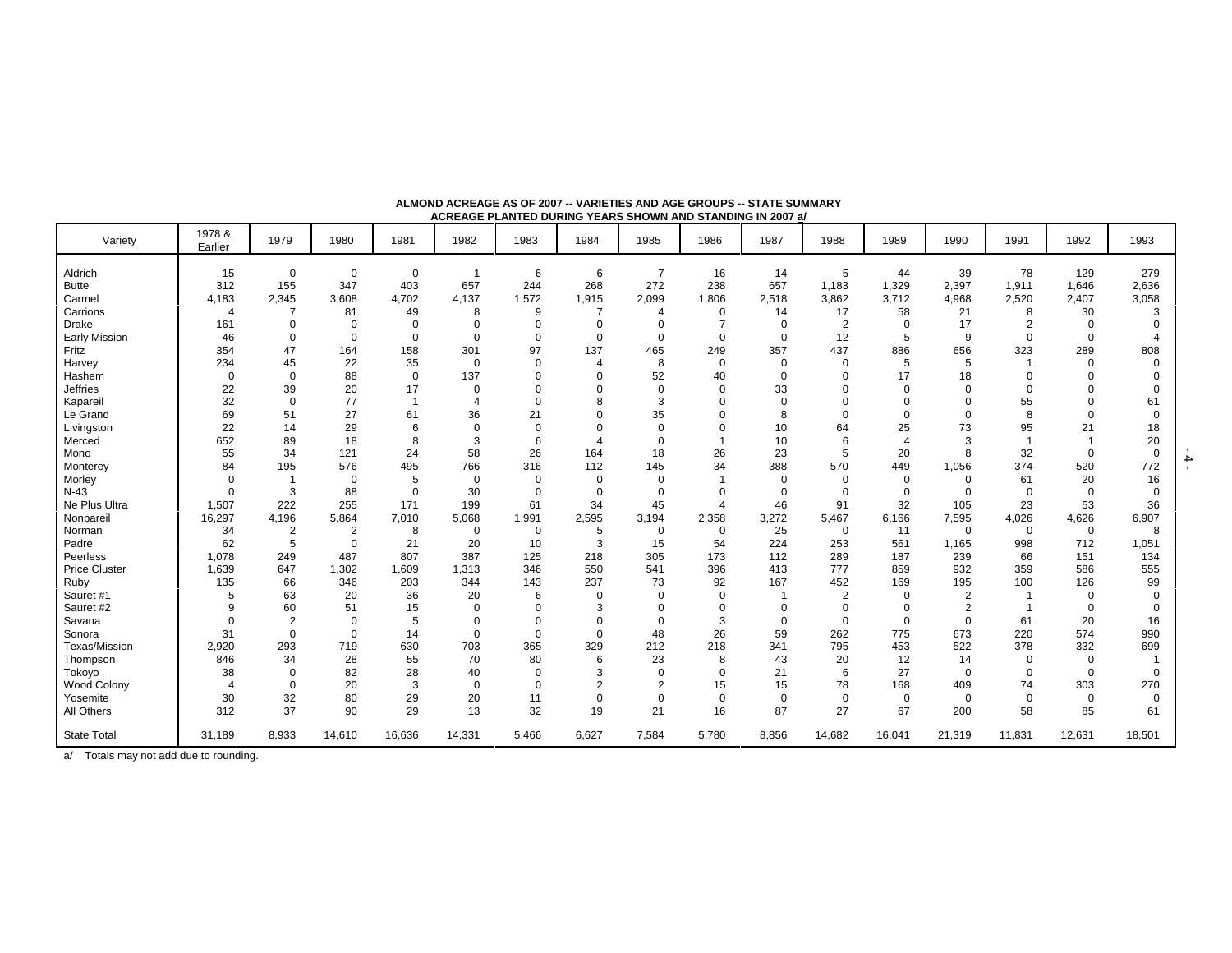|                         |                |              |                |                |                |                |              |                |                |                          |                |              |              |                |                 | Acres Standing in 2007 b/ |                  |
|-------------------------|----------------|--------------|----------------|----------------|----------------|----------------|--------------|----------------|----------------|--------------------------|----------------|--------------|--------------|----------------|-----------------|---------------------------|------------------|
| Variety                 | 1994           | 1995         | 1996           | 1997           | 1998           | 1999           | 2000         | 2001           | 2002           | 2003                     | 2004           | 2005         | 2006         | 2007           | Bearing         | Non-<br>Bearing           | Total            |
| Aldrich<br><b>Butte</b> | 496<br>4,663   | 835<br>6,813 | 884<br>6,223   | 920<br>7,502   | 1,472<br>8,992 | 895<br>5,125   | 891<br>3,527 | 617<br>1,834   | 369<br>1,060   | 410<br>1,171             | 1,424<br>2,692 | 987<br>5,650 | 660<br>4,031 | 246<br>2,072   | 9,852<br>64,254 | 1.894<br>11,753           | 11.745<br>76,006 |
| Carmel                  | 4,167          | 4,035        | 3,980          | 4,166          | 4,981          | 2,505          | 2,838        | 2,816          | 2,609          | 2,319                    | 4,047          | 2,637        | 2,002        | 914            | 87,873          | 5,552                     | 93,426           |
| Carrions                | -1             | 4            | 12             | $\Omega$       | 35             | 11             | 0            | 0              | $\Omega$       | $\Omega$                 | 0              | $\Omega$     | O            | $\bf{0}$       | 381             | $\bf{0}$                  | 381              |
| <b>Drake</b>            | $\Omega$       | $\mathbf 0$  | 3              | $\Omega$       | 6              | $\Omega$       | $\Omega$     | $\Omega$       | $\Omega$       | $\Omega$                 | $\Omega$       | $\Omega$     | O            |                | 198             |                           | 198              |
| Early Mission           | $\overline{4}$ | 10           | 19             | $\Omega$       | 3              | $\mathbf 0$    | $\mathbf 0$  | $\mathbf 0$    | $\Omega$       | $\Omega$                 | $\overline{1}$ | $\bf{0}$     | $\bf{0}$     | $\bf{0}$       | 111             | $\bf{0}$                  | 111              |
| Fritz                   | 1,374          | 1,302        | 1,731          | 1,954          | 1,961          | 2,040          | 928          | 1,059          | 881            | 1,132                    | 2.470          | 4,014        | 2,524        | 1,105          | 22,557          | 7,642                     | 30,200           |
| Harvey                  | $\Omega$       | $\mathbf 0$  | $\overline{1}$ | $\mathbf 0$    | $\mathbf 0$    | $\Omega$       | $\mathbf 0$  | $\Omega$       | $\Omega$       | $\Delta$                 | $\mathbf 0$    | $\Omega$     | $\Omega$     | 3              | 364             | 3                         | 367              |
| Hashem                  | $\Omega$       | 76           | 37             | 30             | 19             | $\Omega$       | $\mathbf 0$  | 0              | $\Omega$       | $\Omega$                 | $\mathbf 0$    | $\Omega$     | 39           |                | 514             | 45                        | 559              |
| <b>Jeffries</b>         | $\Omega$       | $\Omega$     | $\mathbf 0$    | $\Omega$       | $\Omega$       | $\Omega$       | $\Omega$     | $\Omega$       | $\Omega$       |                          | $\Omega$       |              | ŋ            |                | 131             | 0                         | 131              |
| Kapareil                | 101            | 78           | 0              | 12             | 10             | $\overline{1}$ | 14           | $\Omega$       |                |                          | $\Omega$       |              |              |                | 456             |                           | 456              |
| Le Grand                | 3              | $\mathbf 0$  | 0              | $\mathbf 0$    | $\mathbf 0$    | 15             | $\mathbf 0$  | 0              |                |                          |                |              |              |                | 335             | $\bf{0}$                  | 335              |
| Livingston              | 150            | 237          | 176            | 351            | 470            | 189            | 52           | 35             | 13             |                          | 38             | 40           | 41           | 58             | 2,092           | 139                       | 2,231            |
| Merced                  | 8              | 20           | 24             | $\mathbf 0$    | $\overline{4}$ | $\Omega$       | 3            | 12             | $\Omega$       | 6                        | $\Omega$       | $\bf{0}$     | $\Omega$     | $\bf{0}$       | 903             | $\bf{0}$                  | 903              |
| Mono                    | 18             | $\mathbf 0$  | 15             | $\mathbf 0$    | 17             | $\Omega$       | $\mathbf 0$  | 21             | $\Omega$       | $\overline{\phantom{a}}$ | 113            | 25           | 67           | 19             | 798             | 110                       | 908              |
| Monterey                | 1,805          | 1,612        | 2,005          | 3,130          | 3,870          | 3,854          | 1,980        | 2,046          | 1,466          | 2,114                    | 5,983          | 8,377        | 7,064        | 2,136          | 36,716          | 17,578                    | 54,293           |
| Morley                  | 62             | 119          | 55             | $\mathbf 0$    | -1             | $\mathbf 0$    | 50           | 26             | 9              | 23                       | 0              | $\bf{0}$     | $\Omega$     | $\bf{0}$       | 448             | $\bf{0}$                  | 448              |
| $N-43$                  | $\overline{1}$ | $\mathbf 0$  | $\mathbf 0$    | 30             | $\mathbf 0$    | $\mathbf 0$    | $\mathbf 0$  | $\Omega$       | 20             | $\Omega$                 | $\Omega$       | $\bf{0}$     | 3            | 42             | 171             | 45                        | 216              |
| Ne Plus Ultra           | 77             | 98           | 81             | 38             | 35             | 73             | 132          | $\overline{4}$ | 16             | 15                       | 20             | 32           | 6            | 17             | 3,470           | 55                        | 3,525            |
| Nonparei                | 11,165         | 11,337       | 11,708         | 12,024         | 14,535         | 12,153         | 8,023        | 8,007          | 6,946          | 7,840                    | 15,721         | 17,430       | 12,870       | 4,698          | 206,088         | 34,998                    | 241,086          |
| Norman                  | $\Omega$       | $\mathbf 0$  | $\mathbf 0$    | $\overline{4}$ | $\mathbf 0$    | $\mathbf 0$    | 3            | 23             | $\mathbf 0$    | $\mathbf 0$              | $\mathbf 0$    | $\mathbf 0$  | $\mathbf 0$  | $\bf{0}$       | 124             | $\mathbf 0$               | 124              |
| Padre                   | 2.262          | 3,773        | 3,306          | 4,007          | 6,127          | 3,505          | 2,256        | 996            | 665            | 708                      | 1,534          | 4,525        | 3,596        | 1,637          | 34,292          | 9,758                     | 44,050           |
| Peerless                | 290            | 312          | 300            | 105            | 127            | 291            | 126          | 69             | 66             | 64                       | 72             | 81           | 62           | 35             | 6,827           | 178                       | 7,005            |
| <b>Price Cluster</b>    | 443            | 584          | 444            | 574            | 930            | 439            | 404          | 322            | 354            | 294                      | 244            | 505          | 174          | 160            | 17,854          | 839                       | 18,692           |
| Ruby                    | 125            | 70           | 46             | 231            | 159            | 49             | 217          | 28             | 20             | 25                       | 10             | $\Omega$     | 5            | $\bf{0}$       | 3,924           | 5                         | 3,929            |
| Sauret #1               | $\overline{4}$ | $\mathbf 0$  |                | $\Omega$       | $\Omega$       | $\Omega$       | $\mathbf 0$  | 0              | $\Omega$       | $\Omega$                 | $\Omega$       |              |              |                | 159             |                           | 159              |
| Sauret #2               | $\overline{4}$ | $\mathbf 0$  | 2              | $\Omega$       | $\Omega$       | $\overline{2}$ | $\mathbf 0$  | $\mathbf 0$    | $\Omega$       | $\Omega$                 | $\Omega$       | $\Omega$     |              |                | 148             |                           | 148              |
| Savana                  | 42             | 118          | 55             | $\Omega$       | $\mathbf 0$    | $\Omega$       | 33           | 19             | 9              | $\Omega$                 | $\Omega$       | $\Omega$     | $\Omega$     | $\bf{0}$       | 380             | $\bf{0}$                  | 380              |
| Sonora                  | 1,775          | 1,880        | 1,388          | 895            | 1,560          | 1,456          | 642          | 532            | 557            | 411                      | 380            | 274          | 163          | 60             | 15,144          | 498                       | 15,642           |
| <b>Texas/Mission</b>    | 879            | 1,122        | 937            | 1,273          | 919            | 339            | 263          | 52             | 47             | 43                       | 52             | 5            | 25           | $\overline{2}$ | 15,834          | 32                        | 15,867           |
| Thompson                | 9              | 3            | 38             | 3              | 5              | $\mathbf 0$    | $\mathbf 0$  |                | $\overline{4}$ | $\mathbf 0$              | $\mathbf 0$    | $\Omega$     | 9            |                | 1,302           | 9                         | 1,312            |
| Tokoyo                  | 9              | $\mathbf 0$  | 10             | 20             | 79             | $\mathbf 0$    | 47           | 13             | $\Omega$       | 5                        | 31             | 3            | $\bf{0}$     | $\bf{0}$       | 459             | 3                         | 462              |
| Wood Colony             | 392            | 459          | 448            | 817            | 789            | 598            | 508          | 341            | 166            | 264                      | 403            | 583          | 577          | 165            | 6,549           | 1,324                     | 7,873            |
| Yosemite                | $\mathbf 0$    | $\mathbf 0$  | $\mathbf 0$    | $\mathbf 0$    | 5              | $\mathbf 0$    | $\mathbf 0$  | $\mathbf 0$    | $\Omega$       | $\mathbf 0$              | $\mathbf 0$    | $\bf{0}$     | $\bf{0}$     | $\bf{0}$       | 207             | $\bf{0}$                  | 207              |
| All Others              | 81             | 154          | 103            | 139            | 107            | 228            | 268          | 477            | 579            | 785                      | 985            | 4,113        | 1,570        | 1,007          | 5,056           | 6.689                     | 11,745           |
|                         |                |              |                |                |                |                |              |                |                |                          |                |              |              |                |                 |                           |                  |
| <b>State Total</b>      | 30,407         | 35,049       | 34,031         | 38,225         | 47,215         | 33,767         | 23,200       | 19,348         | 15,857         | 17,639                   | 36,220         | 49,281       | 35,486       | 14,381         | 545,970         | 99,147                    | 645,118          |

**ALMOND ACREAGE AS OF 2007 -- VARIETIES AND AGE GROUPS -- STATE SUMMARY ACREAGE PLANTED DURING YEARS SHOWN AND STANDING IN 2007 (Continued) a/**

b/ Shaded/bold area represents non-bearing years, 2005-2007.

 $\frac{1}{2}$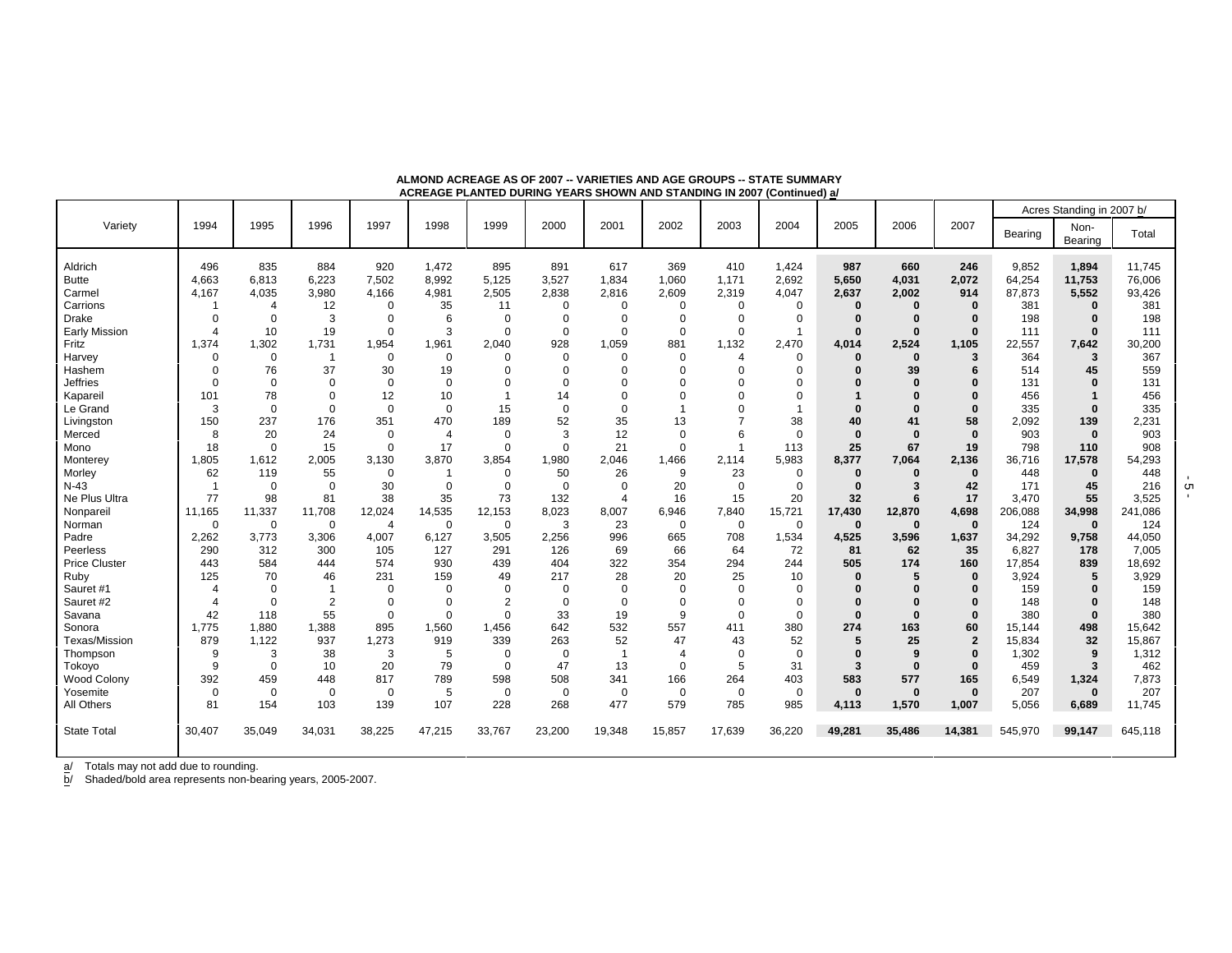| County             | 1978 &<br>Earlier | 1979        | 1980        | 1981           | 1982        | 1983           | 1984           | 1985           | 1986           | 1987        | 1988           | 1989           | 1990        | 1991        | 1992           | 1993        |
|--------------------|-------------------|-------------|-------------|----------------|-------------|----------------|----------------|----------------|----------------|-------------|----------------|----------------|-------------|-------------|----------------|-------------|
| <b>Butte</b>       | 2,044             | 344         | 380         | 438            | 337         | 260            | 121            | 361            | 138            | 101         | 301            | 110            | 472         | 199         | 512            | 288         |
| Colusa             | 532               | 10          | 571         | 428            | 142         | 28             | 47             | 39             | 40             | 78          | 149            | 379            | 362         | 65          | 55             | 179         |
| Contra Costa       | $\overline{1}$    | $\mathbf 0$ | $\mathbf 0$ | 0              | $\mathbf 0$ | $\mathbf 0$    | $\mathbf 0$    | $\mathbf 0$    | $\mathbf 0$    | $\mathbf 0$ | $\mathbf 0$    | $\mathbf 0$    | $\mathbf 0$ | $\mathbf 0$ | $\mathbf 0$    | $\mathbf 0$ |
| Fresno             | 889               | 233         | 394         | 1,206          | 465         | 180            | 260            | 390            | 460            | 603         | 954            | 688            | 1,970       | 413         | 526            | 971         |
| Glenn              | 702               | 225         | 277         | 274            | 150         | 56             | 100            | 96             | $\mathbf 0$    | 72          | 392            | 458            | 326         | 168         | 101            | 228         |
| Kern               | 457               | 70          | 275         | 962            | 467         | 111            | 315            | 145            | 254            | 257         | 804            | 1,771          | 1,202       | 408         | 247            | 1,936       |
| Kings              | 10                | $\mathbf 0$ | $\mathbf 0$ | 0              | 3           | $\mathbf 0$    | $\mathbf 0$    | $\mathbf 0$    | 48             | 10          | 2              | $\overline{7}$ | $\mathbf 0$ | 238         | $\mathbf 0$    | 12          |
| Los Angeles        | 3                 | $\mathbf 0$ | $\mathbf 0$ | $\mathbf 0$    | $\mathbf 0$ | $\mathbf 0$    | $\mathbf 0$    | $\mathbf 0$    | $\mathbf 0$    | $\mathbf 0$ | $\mathbf 0$    | $\mathbf 0$    | $\mathbf 0$ | $\mathbf 0$ | $\mathbf 0$    | $\mathbf 0$ |
| Madera             | 1,310             | 512         | 661         | 797            | 1,004       | 207            | 419            | 561            | 432            | 451         | 532            | 712            | 805         | 481         | 254            | 499         |
| Merced             | 4,111             | 1,239       | 1,515       | 923            | 803         | 389            | 519            | 565            | 248            | 607         | 570            | 976            | 1,091       | 666         | 985            | 865         |
| Monterey           | 0                 | $\mathbf 0$ | $\mathbf 0$ | 0              | $\mathbf 0$ | $\mathbf 0$    | $\mathbf 0$    | $\mathbf 0$    | 0              | $\mathbf 0$ | $\mathbf 0$    | $\mathbf 0$    | $\mathbf 0$ | $\Omega$    | $\mathbf 0$    | $\mathbf 0$ |
| Napa               | $\Omega$          | $\Omega$    | $\mathbf 0$ | $\Omega$       | $\Omega$    | $\mathbf 0$    | $\mathbf 0$    | $\Omega$       | 0              | $\mathbf 0$ | $\mathbf 0$    | $\Omega$       | $\Omega$    | $\Omega$    | $\Omega$       | $\Omega$    |
| Placer             | 5                 | $\Omega$    | 0           | 0              | $\Omega$    | $\mathbf 0$    | 0              | $\mathbf 0$    | 0              | $\Omega$    | $\mathbf 0$    | $\Omega$       | $\Omega$    | $\Omega$    | $\Omega$       | 0           |
| Riverside          | $\Omega$          | $\Omega$    | $\mathbf 0$ | 0              | $\mathbf 0$ | $\mathbf 0$    | $\Omega$       | $\Omega$       | $\mathbf 0$    | $\Omega$    | $\Omega$       | $\Omega$       | $\Omega$    | $\Omega$    | $\Omega$       | 0           |
| Sacramento         |                   | $\Omega$    | $\mathbf 0$ | $\Omega$       | $\Omega$    | $\mathbf 0$    | $\mathbf 0$    | $\mathbf 0$    | 46             | $\Omega$    | 5              | $\Omega$       | $\Omega$    | $\Omega$    | $\Omega$       | 0           |
| San Benito         | $\Omega$          | $\mathbf 0$ | $\mathsf 0$ | $\Omega$       | $\mathbf 0$ | $\mathbf 0$    | 0              | $\mathbf 0$    | 0              | $\mathbf 0$ | $\mathbf 0$    | $\Omega$       | $\Omega$    | $\mathbf 0$ | $\mathbf 0$    | 0           |
| San Joaquin        | 1,968             | 247         | 467         | 445            | 269         | 227            | 194            | 262            | 221            | 275         | 322            | 308            | 370         | 191         | 439            | 521         |
| San Luis Obispo    | 419               | 0           | $\mathbf 0$ | $\Omega$       | $\mathbf 0$ | $\overline{4}$ | 0              | 8              | 0              | $\mathbf 0$ | $\mathbf 0$    | $\mathbf 0$    | $\Omega$    | $\mathbf 0$ | $\mathbf 0$    | $\mathbf 0$ |
| Santa Clara        | $\mathbf 0$       | $\mathbf 0$ | $\mathbf 0$ | $\mathbf 0$    | $\mathbf 0$ | $\mathbf 0$    | $\Omega$       | $\Omega$       | 0              | $\Omega$    | $\mathbf 0$    | $\Omega$       | $\Omega$    | $\Omega$    | $\Omega$       | $\Omega$    |
| Solano             | 81                | $\Omega$    | $\Omega$    | $\Omega$       | 47          | $\mathbf 0$    | $\overline{2}$ | $\mathbf 0$    | 0              | $\mathbf 0$ | 20             | $\Omega$       | 4           | $\Omega$    | $\Omega$       | 0           |
| Sonoma             | $\Omega$          | $\Omega$    | $\mathbf 0$ | $\Omega$       | $\mathbf 0$ | $\mathbf 0$    | 0              | $\mathbf 0$    | 0              | $\mathbf 0$ | $\mathbf 0$    | $\Omega$       | $\mathbf 0$ | $\mathbf 0$ | $\mathbf 0$    | $\mathbf 0$ |
| <b>Stanislaus</b>  | 2,696             | 1.141       | 965         | 1,117          | 961         | 297            | 457            | 699            | 397            | 570         | 994            | 586            | 820         | 927         | 1,093          | 1,028       |
| Sutter             | 191               | 24          | 21          | 19             | 12          | 0              | 36             | 17             | 2              | 11          | 9              | 26             | 37          | 25          | 13             | 10          |
| Tehama             | 246               | $\mathbf 0$ | 149         | 101            | 297         | 23             | 19             | 36             | 73             | 184         | 153            | 50             | 30          | 101         | $\overline{4}$ | 130         |
| Tulare             | 121               | 134         | 149         | 287            | 91          | 143            | 102            | 12             | $\mathbf 0$    | 21          | 239            | 79             | 92          | 107         | 378            | 175         |
| Yolo               | 439               | 9           | 15          | $\overline{4}$ | 23          | 66             | 5              | $\overline{4}$ | $\overline{2}$ | 32          | 16             | 15             | 16          | 12          | 20             | 68          |
| Yuba               | 74                | 8           | 26          | 10             | $\mathbf 0$ | $\mathbf 0$    | 0              | $\mathbf 0$    | 0              | $\mathbf 0$ | $\overline{7}$ | $\mathbf 0$    | $\Omega$    | 27          | $\mathbf 0$    | $\mathbf 0$ |
| <b>State Total</b> | 16,297            | 4,196       | 5,864       | 7,010          | 5,068       | 1,991          | 2,595          | 3,194          | 2,358          | 3,272       | 5,467          | 6,166          | 7,595       | 4,026       | 4,626          | 6,907       |

**2007 NONPAREIL VARIETY ACREAGE SUMMARY BY YEAR PLANTED a/**

 $\overline{a}$  Totals may not add due to rounding.

 $-9 -$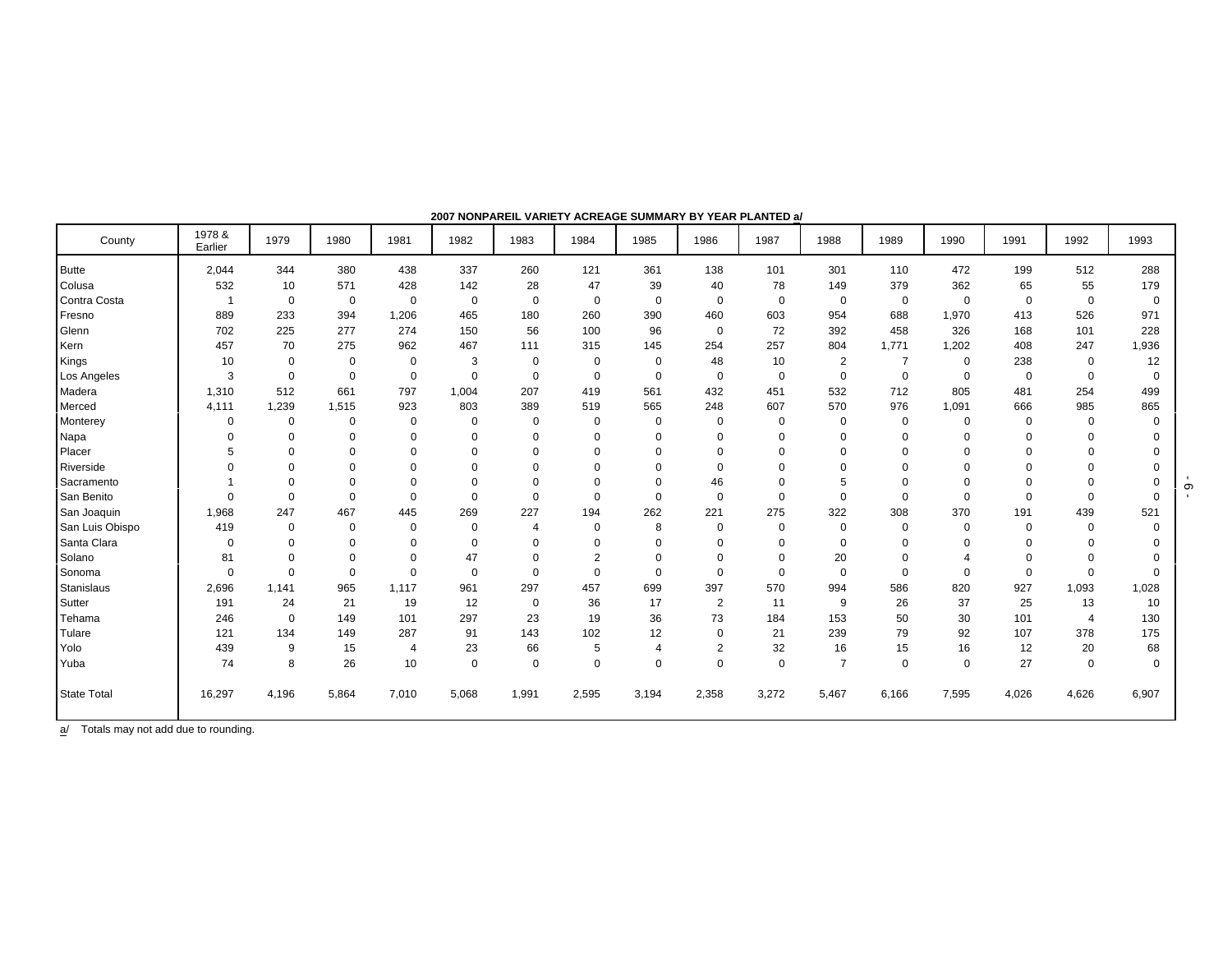|                    |          |             |             |             |             |             |          |                |             |             |             |          |          |              |                | Acres Standing in 2007 b/ |                |
|--------------------|----------|-------------|-------------|-------------|-------------|-------------|----------|----------------|-------------|-------------|-------------|----------|----------|--------------|----------------|---------------------------|----------------|
| County             | 1994     | 1995        | 1996        | 1997        | 1998        | 1999        | 2000     | 2001           | 2002        | 2003        | 2004        | 2005     | 2006     | 2007         | Bearing        | Non-<br>Bearing           | Total          |
| <b>Butte</b>       | 590      | 862         | 1,435       | 809         | 498         | 339         | 549      | 388            | 353         | 350         | 648         | 235      | 455      | 128          | 13,223         | 818                       | 14,041         |
| Colusa             | 597      | 245         | 291         | 472         | 883         | 610         | 531      | 759            | 359         | 461         | 692         | 968      | 527      | 137          | 9,003          | 1,632                     | 10,635         |
| Contra Costa       | 0        | $\mathbf 0$ | $\Omega$    | $\mathbf 0$ | $\mathbf 0$ | $\mathbf 0$ | -1       | $\overline{0}$ | 0           | 0           | $\mathbf 0$ | $\bf{0}$ | $\bf{0}$ | $\mathbf{0}$ | $\overline{2}$ | $\mathbf{0}$              | $\overline{2}$ |
| Fresno             | 1,298    | 1,376       | 1,163       | 1,695       | 1,659       | 1,767       | 1,504    | 1,570          | 1,362       | 1,657       | 2,581       | 1,941    | 1,785    | 621          | 28,232         | 4,347                     | 32,579         |
| Glenn              | 1,233    | 1,354       | 788         | 343         | 1,172       | 1,076       | 703      | 595            | 405         | 485         | 872         | 330      | 487      | 153          | 12,650         | 969                       | 13,619         |
| Kern               | 1,950    | 2,221       | 3,126       | 3,598       | 4,944       | 4,111       | 1,130    | 701            | 708         | 892         | 4,646       | 7,547    | 5,219    | 441          | 37,705         | 13,207                    | 50,912         |
| Kings              | 39       | 43          | $\Omega$    | 39          | 364         | 22          | 102      | 309            | 18          | 9           | 132         | 118      | 76       | 52           | 1,404          | 246                       | 1,650          |
| Los Angeles        | 0        | 0           | $\mathbf 0$ | $\mathbf 0$ | 0           | 0           | 0        | 0              | 0           | 0           | $\mathbf 0$ | $\bf{0}$ | $\bf{0}$ | $\bf{0}$     | 3              | $\mathbf 0$               | 3              |
| Madera             | 988      | 801         | 865         | 950         | 553         | 435         | 322      | 633            | 598         | 1,057       | 1,387       | 1,229    | 1,176    | 1,197        | 18,225         | 3,603                     | 21,828         |
| Merced             | 1,533    | 1,554       | 985         | 1,763       | 1,545       | 1,360       | 1,050    | 1,075          | 1,185       | 830         | 1,667       | 1,788    | 652      | 722          | 30,616         | 3,162                     | 33,778         |
| Monterey           | $\Omega$ | $\Omega$    | $\Omega$    | 0           | 0           | 0           | 0        | 0              | $\Omega$    | 0           | $\mathbf 0$ | $\bf{0}$ | 0        | $\bf{0}$     | $\Omega$       | $\bf{0}$                  | $\Omega$       |
| Napa               | 0        | $\Omega$    | $\Omega$    | 0           | 0           | $\Omega$    | 0        | $\Omega$       | $\Omega$    | $\Omega$    | $\mathbf 0$ | 0        | 0        | 0            | $\Omega$       | $\Omega$                  | 0              |
| Placer             | $\Omega$ | $\Omega$    | $\Omega$    | 0           | 0           | 0           | $\Omega$ | $\Omega$       | $\Omega$    | $\Omega$    | $\mathbf 0$ | $\Omega$ | 0        | $\bf{0}$     | 5              | $\bf{0}$                  |                |
| Riverside          | $\Omega$ | $\Omega$    | $\Omega$    | $\Omega$    | 0           | $\Omega$    | $\Omega$ | $\Omega$       | $\Omega$    | $\Omega$    | $\Omega$    | $\Omega$ | 0        | $\bf{0}$     | $\Omega$       | $\Omega$                  | $\Omega$       |
| Sacramento         | $\Omega$ | 0           | $\Omega$    |             | $\mathbf 0$ | 0           | 0        |                | $\Omega$    | 0           | 0           | $\Omega$ | 0        |              | 52             | $\Omega$                  | 52             |
| San Benito         | $\Omega$ | $\Omega$    | $\Omega$    | $\Omega$    | $\mathbf 0$ | $\Omega$    | $\Omega$ | $\Omega$       | $\mathbf 0$ | $\Omega$    | $\mathbf 0$ | $\bf{0}$ | 0        | $\Omega$     | $\Omega$       | $\bf{0}$                  | $\mathbf 0$    |
| San Joaquin        | 531      | 540         | 581         | 429         | 520         | 584         | 640      | 486            | 499         | 519         | 625         | 538      | 326      | 290          | 12,678         | 1,153                     | 13,831         |
| San Luis Obispo    | $\Omega$ | $\Omega$    | $\Omega$    | $\mathbf 0$ | 0           | 0           | 0        | $\mathbf 0$    | $\mathbf 0$ | $\Omega$    | $\mathbf 0$ | $\bf{0}$ | 0        | $\bf{0}$     | 431            | $\bf{0}$                  | 431            |
| Santa Clara        | $\Omega$ | $\Omega$    | $\Omega$    | $\Omega$    | $\mathbf 0$ | $\Omega$    | $\Omega$ | 0              | $\Omega$    | $\Omega$    | $\mathbf 0$ | $\bf{0}$ | 0        | $\bf{0}$     | $\Omega$       | $\bf{0}$                  | $\mathbf 0$    |
| Solano             | 23       | 49          | 48          | 32          | 97          | 5           | 45       | 8              | 22          | $\mathbf 0$ | 23          | 50       | 21       | $\bf{0}$     | 506            | 71                        | 577            |
| Sonoma             | 0        | $\Omega$    | $\Omega$    | $\mathbf 0$ | $\mathbf 0$ | 0           | $\Omega$ | $\Omega$       | $\mathbf 0$ | $\mathbf 0$ | $\mathbf 0$ | $\bf{0}$ | $\bf{0}$ | $\bf{0}$     | $\Omega$       | $\bf{0}$                  | $\mathbf 0$    |
| <b>Stanislaus</b>  | 1,982    | 1,689       | 1,364       | 1,240       | 1,617       | 1,347       | 1,052    | 1,186          | 963         | 967         | 1,405       | 1,582    | 1,212    | 580          | 29,561         | 3,374                     | 32,935         |
| Sutter             | 48       | 56          | 43          | 131         | 106         | 16          | 61       | $\overline{2}$ | 0           | 19          | 54          | 69       | 43       | 25           | 985            | 136                       | 1,121          |
| Tehama             | 149      | 139         | 268         | 27          | 300         | 123         | 61       | 96             | 188         | 215         | 169         | 72       | 64       | 58           | 3,331          | 193                       | 3,525          |
| Tulare             | 158      | 305         | 462         | 318         | 186         | 223         | 197      | 121            | 114         | 311         | 441         | 896      | 745      | 232          | 4,965          | 1,873                     | 6,838          |
| Yolo               | 17       | 103         | 207         | 177         | 51          | 89          | 76       | 79             | 131         | 69          | 378         | 69       | 82       | 63           | 2,117          | 215                       | 2,332          |
| Yuba               | 28       | $\mathbf 0$ | 83          | 0           | 41          | 46          | 0        | $\mathbf 0$    | 43          | 0           |             | 0        | 0        | $\bf{0}$     | 393            | $\bf{0}$                  | 393            |
| <b>State Total</b> | 11,165   | 11,337      | 11,708      | 12,024      | 14,535      | 12,153      | 8,023    | 8,007          | 6,946       | 7,840       | 15,721      | 17,430   | 12,870   | 4,698        | 206,088        | 34,998                    | 241,086        |

**2007 NONPAREIL VARIETY ACREAGE SUMMARY BY YEAR PLANTED (Continued) a/**

b/ Shaded/bold area represents non-bearing years, 2005-2007.

 $-7 -$